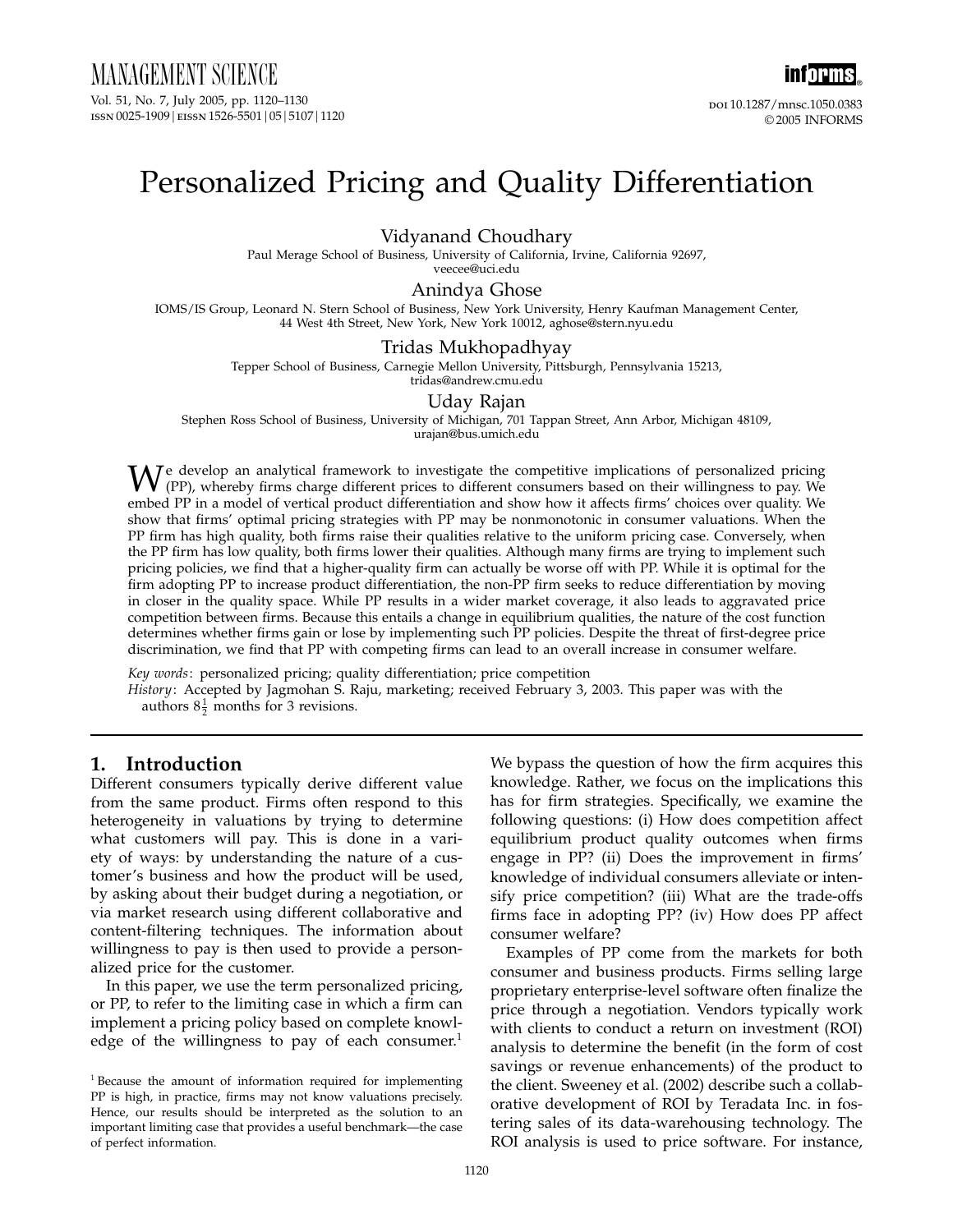a California-based in-store demand-planning software developer sets the price as a percentage of a mutually determined ROI. This is also common practice in the sale of enterprise telephone cost auditing software.<sup>2</sup>

The market for computer servers, storage devices, and workstations in the Asia-Pacific region combines PP and quality differentiation. Major players such as IBM, Hewlett Packard, and Sun Microsystems use personalized discounting for different customers based on ROI, even at the same quality levels. There is also a trend towards increasing the degree of service quality and value-added software differentiation in the industry. For instance, in the UNIX platform, HP and IBM cater to the high-end market, while Sun serves the low-end market (TechWise Research, Inc. 1999). Other examples of value-based PP are found in the healthcare (Smith and Nagle 2002) and chemicals industries.

Online retailers with their ability to collect data are well positioned to take advantage of dynamic pricing. In a well-known example, Amazon offered different prices to different consumers on its popular DVD titles (Morneau 2000). Although Amazon's experiment was short-lived due to a consumer backlash, it has since found innovative ways of implementing PP without annoying consumers, through the use of the "Gold Box." Each consumer is provided access to a prominently displayed Gold Box with their name (e.g., John Doe's Gold Box) on web pages at Amazon. Opening the Gold Box provides access to a limited number of products with special discounts that are not available outside the Gold Box. The items offered in the Gold Box are different for different consumers. This allows Amazon to charge personalized prices. This is an example of the continuing evolution of PP and an indication of the likely use of such pricing by online retailers. Chen and Iyer (2002) mention several other examples of customized pricing, $3$  and Wertenbroch and Skiera (2002) provide an empirical study that compares several approaches for determining consumer willingness to pay.

We consider a vertically differentiated duopoly framework in which one or both firms can perfectly identify valuations of heterogenous consumers.<sup>4</sup>

<sup>4</sup> We ignore the possibility of mistargeting. Chen et al. (2001) show that mistargeting can have an important effect by softening price

A monopolist with such information could engage in first-degree price discrimination. As Armstrong and Vickers (2001) point out, the literature on competitive price discrimination is not as extensive as in the monopoly case. They provide an elegant framework that incorporates much of the earlier work on price competition in an environment with multiple firms. Recent work on customer recognition and behaviorbased price discrimination includes Villas-Boas (1999) and Acquisti and Varian (2005). Much of the recent work on perfect price discrimination has been done either in the context of horizontal product differentiation (Thisse and Vives 1988, Chen and Iyer 2002, Ulph and Vulkan 2002, Bhaskar and To 2004) or monopoly (Aron et al. 2005). Shaffer and Zhang (2002) consider perfect price discrimination by competing firms in a model that includes both horizontal and vertical differentiation. Desai (2001) analyzes second-degree price discrimination with both vertical and horizontal differentiation. Dellaert and Syam (2002) bring into focus the issues surrounding mass customization via an analysis of consumer-producer interaction. We contribute to the literature in this field by incorporating perfect price discrimination in a vertically differentiated duopolistic setting. Because our paper examines the issue of how firms' knowledge of individual customers affects the nature of their strategic interactions, it complements the work done on how customers' knowledge about firms may affect firms' competitive strategies (Lal and Sarvary 1999 and Zettelmeyer 2000).

We derive a number of analytical results on firm pricing, quality differentiation, and consumer welfare when one or both firms have PP. First, if the firm with PP has low quality, its optimal price is nonmonotonic in consumers' willingness to pay. That is, some highvaluation consumers are offered lower prices than some low-valuation ones. Second, when one firm adopts PP, the other firm responds by lowering its price. This is a competitive response: A firm with PP knows the valuation of each consumer, and can therefore charge prices as low as its own marginal cost to a specific consumer. It therefore encroaches into the market share of the other firm, which responds to the increased competition by reducing its price. Third, when only one of the firms adopts PP, it is optimal for it to increase product differentiation. This can be interpreted as a move to reduce competition with the other firm. When the cost of quality is quadratic, if the low-quality firm adopts PP, both firms reduce their quality levels. Conversely, when the high-quality firm adopts PP, both firms increase their quality levels. We show that when

<sup>&</sup>lt;sup>2</sup> These anecdotes were communicated to us in conversations with Steve Acterman, Director Corporate IT Management, Volt Information Sciences; Harnish Kanani, Senior Vice President Global Services, Emagia Corporation; and Tim Johnson, Account Executive, Apreo Inc.

<sup>3</sup> These include major providers of long-distance telephone service (such as AT&T, MCI, and Sprint), direct marketing companies like Land's End and L. L. Bean, who have individual specific catalog prices, and financial services and banks, who engage in PP through personalized discounts on card fees. Zhang (2003) mentions Wells Fargo and MBNA in this regard.

competition in the market and qualitatively changing the incentives for competing firms engaged in individual marketing.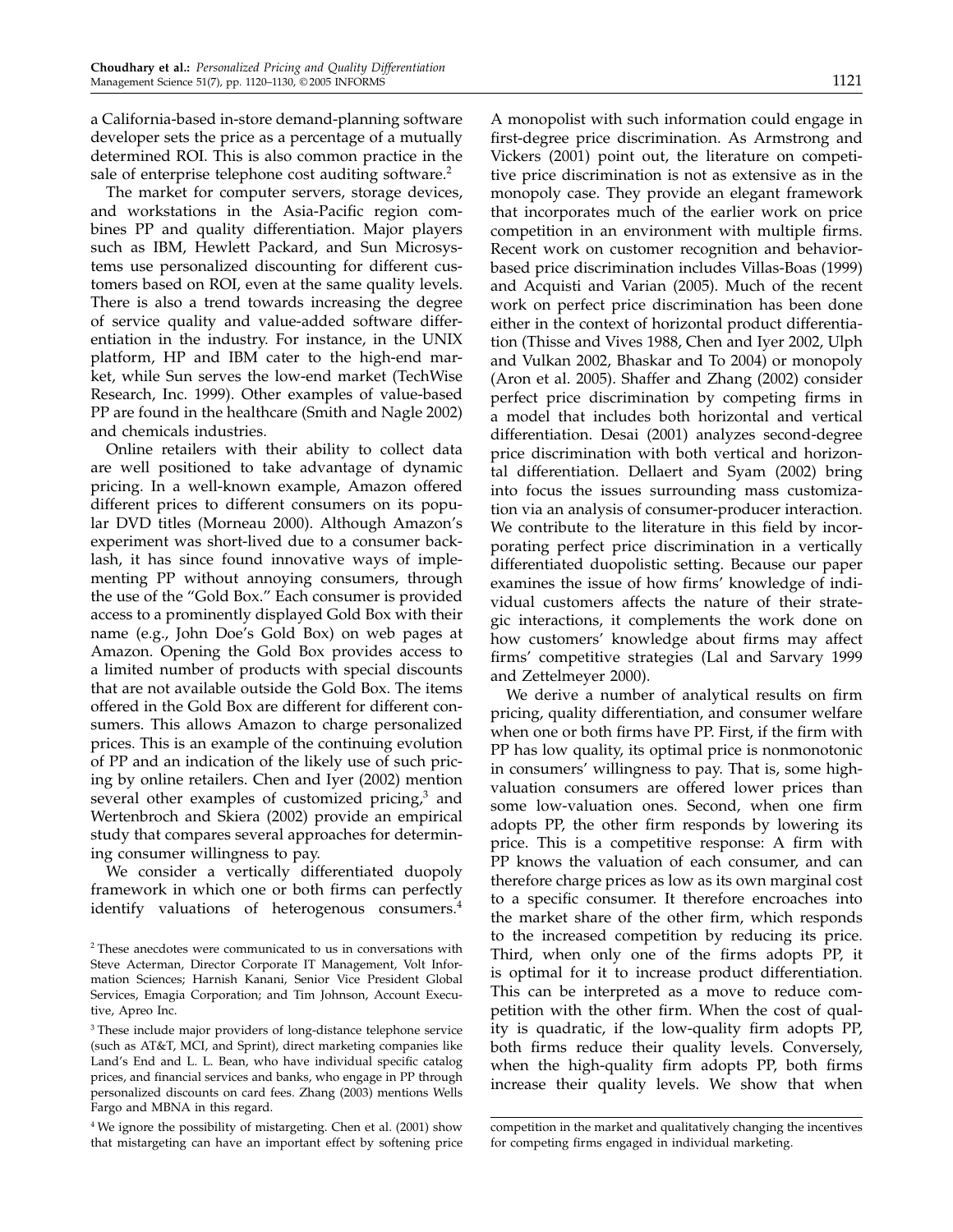both firms adopt PP, the high-quality firm reduces its quality, while the low-quality firm raises its quality. Finally, consumer surplus falls (compared to the no PP case) if the PP firm has low quality, but rises if the PP firm has high quality. In fact, consumer surplus is highest when both firms have PP.

In addition to the above results, for a wide range of cost parameters, we demonstrate some properties of firm profit with PP. First, within this range, it is a dominant strategy for the low-quality firm to adopt PP. That is, regardless of whether the high-quality firm adopts PP or not, the low-quality firm makes a higher profit with PP. Conversely, the high-quality firm can actually be worse off with PP, and should adopt PP only if the costs of quality are not too steep. This paradox emerges because in a vertical differentiation context, the other firm responds by lowering its quality. Next, if marginal costs sharply increase in quality, then both firms earn lower profits compared to the case where neither has PP. Essentially, they are trapped in a prisoner's dilemma.<sup>5</sup> However, if costs are not too convex, both firms increase profits when they adopt PP. Thus, our paper highlights that the cost-of-quality effect can lead to circumstances wherein firms can avoid the prisoner's dilemma situation when they both have PP.

The rest of this paper is organized as follows. Section 2 briefly describes the model. In §3, we show that when only one firm has PP, there are two possible equilibria, with the PP firm having either a low quality or a high quality. $6$  We next consider the case of both firms using PP. In §4, we analyze the impact of PP on firms' profits and consumer surplus. This allows us to consider the question of when firms will adopt PP. We discuss some implications of our findings in §5. All proofs are relegated to the online appendix (at http://mansci.pubs.informs.org/ ecompanion.html).

# 2. Model

We consider PP in a duopoly model of vertical differentiation.<sup>7</sup> Two firms compete in both the quality and price of the products they offer. Formally, we model their competition as a three-stage game. At the first stage, firms simultaneously choose the quality levels

<sup>6</sup> We do not consider the question of which equilibrium will emerge. In our model, neither firm has the option of forcing the other into a particular equilibrium.

<sup>7</sup> Shaked and Sutton (1982) and Gabszewicz and Thisse (1986), building on research by Mussa and Rosen (1978), develop duopoly models of vertical differentiation and show that to reduce price competition, firms seek maximal product differentiation. Moorthy (1988) extends the basic model by incorporating variable production costs and allowing consumers the opportunity to not buy a product. This results in less than maximal product differentiation.

of their products. At Stage 2, the firms choose their prices. When neither firm has access to PP, prices are chosen simultaneously. When only one firm has access to PP, the firm without PP chooses its price first, followed by the firm with access to PP. PP is executed for each consumer at the point of sale. Hence, a firm that engages in PP chooses its price after a rival that has a uniform pricing policy (which must be posted and committed to before sales occur). In other words, the flexibility implied by PP incorporates an implicit assumption on flexibility in timing as well. When both firms have PP, the order of moves at Stage 2 does not affect the outcome; for convenience, we again posit that prices are chosen simultaneously. Once prices are chosen, at the last stage of the game (Stage 3), consumers decide which, if any, product to buy.

If a consumer purchases a product of quality  $q$  at price p, his utility is  $U(\theta) = \theta q - p$ , where  $\theta \in [0, 1]$ . A consumer has positive utility for one unit only. The type parameter  $\theta$  indicates a consumer's marginal valuation for quality. For any given quality, a consumer with a higher  $\theta$  is willing to pay more for the product than one with a lower  $\theta$ . If either of the two products offers a positive net utility, a consumer buys the one that maximizes his surplus. Otherwise, he chooses not to buy either product. It is immediate to show in this model that, if the qualities of the firms are the same, PP adds no value—the result is Bertrand competition, with both firms pricing at marginal cost. Hence, in this paper, we consider a model in which firms first choose qualities (which will be different in equilibrium), and then prices.

Consistent with prior literature, we assume that firms have a marginal cost of production that is invariant with the quantity, but depends on the quality, of the product. That is, both firms have the same cost function, but depending on the quality levels they choose, their marginal costs may differ in equilibrium. Each firm has a constant marginal cost for producing the good, denoted by c. Further,  $c(\cdot)$  is twice differentiable, strictly increasing and strictly convex in q. That is,  $c' > 0$  and  $c'' > 0$ . Quality in this model is a broad notion that encompasses any feature that may affect a consumer's willingness to pay for a good. These could include features intrinsic to the product itself (such as durability and functionality), or those related to the quality of the shopping experience, or the service level provided by the firm (such as warranties and customer service). Quality is observed perfectly by all consumers.

Given the quality levels and prices offered by the two firms, consumers make their choices. Suppose, in the benchmark case of uniform pricing, Firm 1 offers  $(q_1, p_1)$  and Firm 2 offers  $(q_2, p_2)$ . There will be a subset of consumers (including null) who buy from each

<sup>5</sup> Thisse and Vives (1988) obtain similar results in models of price discrimination.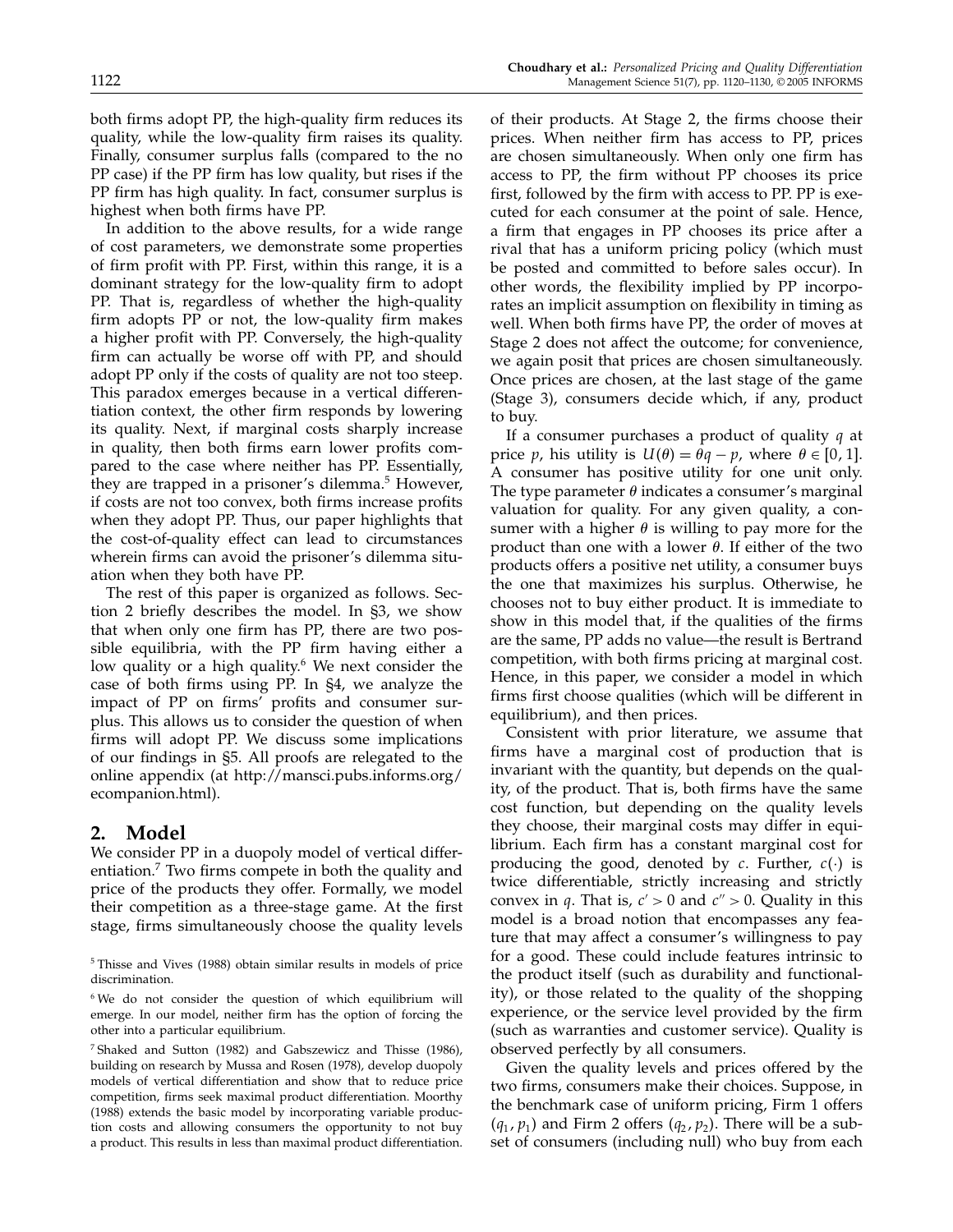| Figure 1 | Consumers' Purchasing Decision by Consumer Type $(\theta)$ |  |
|----------|------------------------------------------------------------|--|
|----------|------------------------------------------------------------|--|

| Buy neither product | Buy product l | Buy product $h$ |  |  |
|---------------------|---------------|-----------------|--|--|
|                     |               |                 |  |  |
|                     |               |                 |  |  |

firm, 1 and 2. The profit of firm  $j$  is its market coverage times  $(p_i - c(q_i))$ . In the case of PP, we allow one or both firms to be exogenously equipped with a technology that perfectly reveals the consumer's type before the price is disclosed to the consumer. Both firms know which firm has PP before the game is played. While the firm offers the same quality product to all consumers, it can choose a personalized price for each consumer. In this case, firm j's profit from consumer  $\theta$  is  $(p_i(\theta) - c(q_i))$ . Let  $c_i$  denote  $c(q_i)$ . In practice, implementing PP may well incur some fixed costs. However, if such costs are independent of the quality of the product being offered by the firm, they do not affect the qualitative nature of the results. For simplicity, we treat these costs as zero. $8$  We consider pure-strategy subgame-perfect equilibria of this threestage game. That is, for any strategies the firms may choose at Stages 1 and 2, consumers behave optimally at Stage 3. Firms, in turn, not only anticipate this behavior, but also choose optimal prices, given quality levels, at Stage 2. The subgame-perfect equilibrium is determined by backward induction, starting with Stage 3.

Consider the case when neither firm has access to PP (we call this the no-PP case). As shown by Moorthy (1988), in equilibrium at Stage 3, the firms share the market in the following manner.<sup>9</sup> There exist threshold consumers  $\theta_h$  and  $\theta_l$  such that consumers with valuations greater than a cutoff level  $\theta_h$  and less than 1 purchase product  $h$ ; and those with valuations between a second cutoff level  $\theta_l$  and  $\theta_h$  purchase product l. This situation is depicted in Figure 1. The details of the profit equations and reaction functions are provided in §1.1 of the appendix.

The same intuition also applies in the case in which one or both firms have PP. Of course, for the equilibrium to have these properties with both firms existing, it must be that  $0 < \theta_l < \theta_h < 1$ . In solving the various cases, we show that an equilibrium with these properties exists.

## 3. Duopoly with Personalized Pricing

Suppose first that only one firm has PP. There are two equilibria in this case: one in which the PP firm has a lower quality than the other firm, and a second one in which the PP firm has a higher quality. We consider each of these, and then examine the case in which both firms have PP.

3.1. Personalized Pricing Firm Offers Low Quality We use the superscript  $l$  to denote this case, while the subscripts  $h$ ,  $l$  denote the firms. In the spirit of backward induction, suppose that firms choose qualities  $q_h$ ,  $q_l$  at Stage 1, and consider Stage 2 first. Let  $p_h^l$ ,  $p_l^l(\theta)$  denote the optimal prices chosen at Stage 2 (as functions of  $q_h$ ,  $q_l$ ). Similarly, let  $\pi_l^h$ ,  $\pi_l^l$  denote the profit functions, as functions of  $q_h$  and  $q_l$  alone (that is, after substituting in the optimal Stage 2 prices). For brevity, in the notation we often suppress the dependence of these functions on  $q_h$ ,  $q_l$  (this dependence is clear in the expressions exhibited below). We use  $q_l^h$  and  $q_l^l$  to denote equilibrium qualities chosen at Stage 1. A notation guide is provided in the appendix.

We restrict attention to qualities  $q$  that satisfy  $c(q) < q$ . The rationale for this is as follows: The consumer with  $\theta = 1$  is the one who is willing to pay the most for a given product with quality  $q$ . This consumer is willing to pay up to  $q$  for the product. If  $c(q) \geq q$ , a firm cannot obtain a positive market share unless it also makes a loss. Regardless of the quality it chooses at Stage 1, it can always prevent a loss by charging consumers a price  $p \ge q$ , which ensures zero sales. Hence, we only consider qualities with  $c(q) < q$ . Because the cost function is convex, it is sufficient to impose this condition on the higher-quality firm.

In this case, firm l knows the type of each consumer, and hence can offer prices that depend on  $\theta$ . It must be willing to offer a price as low as its marginal cost,  $c_i = c(q_i)$ , to each consumer, if necessary. Further, consistent with price discrimination, it will charge each consumer as high a price as it can. At Stage 3, firm  $h$  (which does not have PP) will operate in a market segment  $\lbrack \theta_h, 1 \rbrack$ , and firm l in a market segment  $[\theta_l, \theta_h]$ . Consider first the location of the marginal consumer  $\theta_h$ , who is indifferent between buying from either firm. This consumer must obtain the same utility from either product. If  $p_l^l(\theta_h) > c_l$ , then firm l would lower its price for this consumer to ensure that he strictly prefers to buy product  $l$ . Hence, it must be that  $p_l^j(\theta_h) = c_l$ . Therefore, this consumer is defined by  $\theta_h q_h - p_h^l = \theta_h q_l - c_l$  or  $\theta_h = (p_h^l - c_l)/(q_h - q_l)$ . For now, the qualities could be arbitrary, so define  $\theta_h = \min\{ (p_h^l - c_l)/(q_h - q_l)$ , 1}. Similarly,  $\theta_l$  is defined as the consumer who is indifferent between buying product l and not consuming at all. Again, it must be that  $p_l^l(\theta_l) = c_l$ , else firm l could increase its profit by reducing its price for this consumer. Hence,  $\theta_l q_l$  −  $c_l = 0$  or  $\theta_l = c_l/q_l > 0$ . Finally, the consumer who is exactly indifferent between not buying at all and buying from firm *h* is defined as  $\hat{\theta} = p_h^l/q_h$ . At arbitrary

<sup>8</sup> In §4, we provide guidelines as to when firms should or should not invest in PP if the fixed costs are nonzero.

<sup>&</sup>lt;sup>9</sup> Moorthy assumes quadratic costs, but this result depends only on consumer preferences.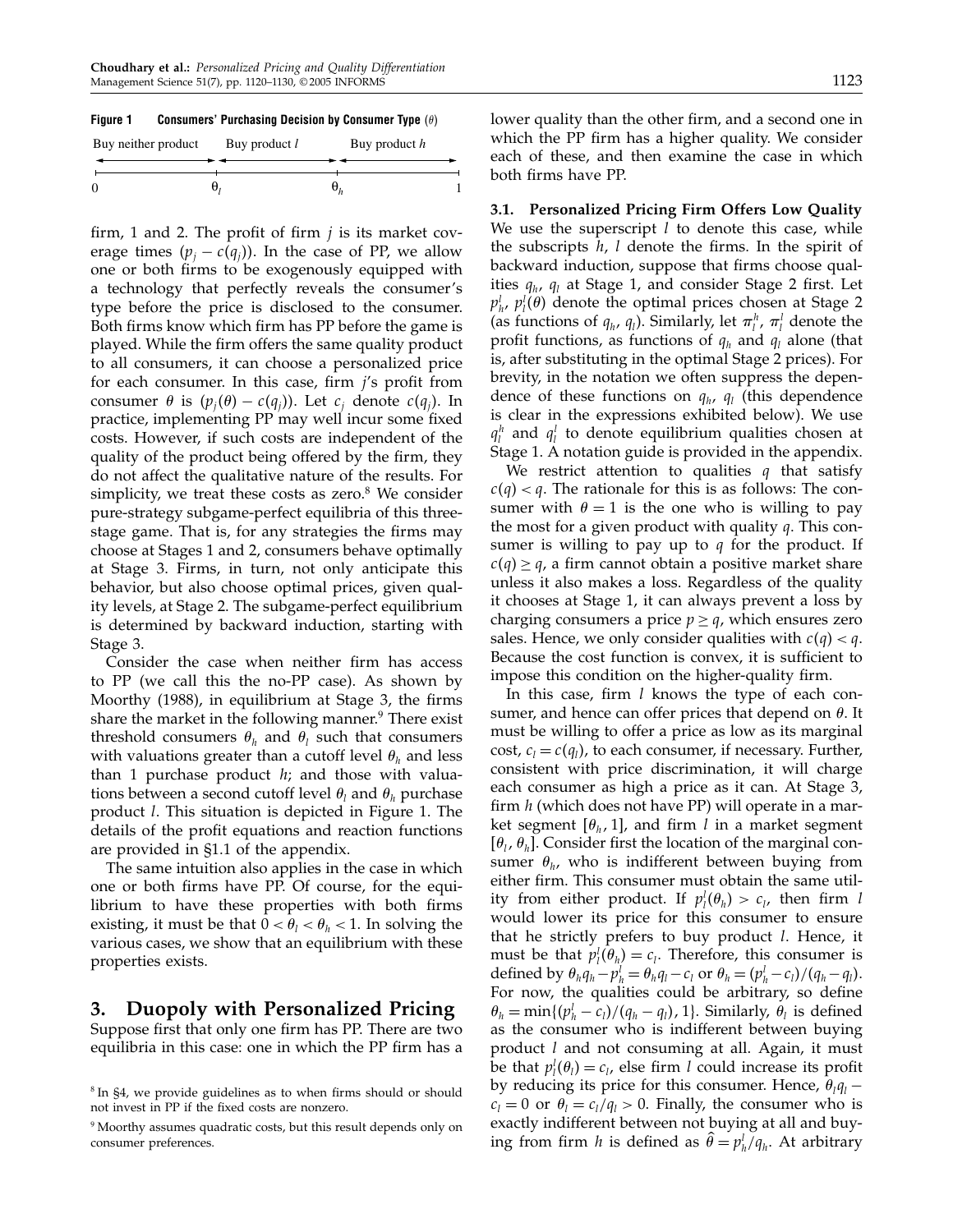qualities, it may be that this leads to  $\hat{\theta} > 1$ , so define  $\theta = \min\{p_h^l/q_h, 1\}.$ 

In the pricing subgame, we further restrict attention to prices that satisfy  $p \geq c(q)$  for a given quality q. No firm is willing to sell to consumers at a price less than its marginal cost (because this results in a loss). However, for some qualities, there exist equilibria in the subgame at which firm  $h$  may price below its cost, but makes zero sales. Firm h earns zero profits across these equilibria, so we consider the equilibrium in which it prices no lower than its cost,  $c(q_h)$ .

Now, consider Stage 2. Suppose that firms have chosen qualities  $q_h$ ,  $q_l$  at Stage 1. We show that, at Stage 2, the optimal price function of firm  $l$  is nonmonotonic in consumer type; that is, it charges some high-valuation consumers less than it charges some low-valuation consumers.

PROPOSITION 1. Suppose that firms choose any qualities  $q_h$  and  $q_l$  at Stage 1, with associated costs  $c_h = c(q_h)$ and  $c_l = c(q_l)$ , that satisfy (i)  $q_l < q_h$  and (ii)  $c_h < q_h$ . In the equilibrium of the pricing subgame starting at Stage 2, we have  $0 < \theta_l < \theta_h \leq 1$ . Further,

(a) firm h sets a price

$$
p_h^l = \max\{(1/2)(q_h - q_l + c_h + c_l), c_h\};
$$

(b) firm l sets a price  $p_l^l(\theta)$  that is nonmonotonic in a consumer's valuation  $\theta$ , such that some higher-valuation consumers obtain lower prices than some lower-valuation ones. Specifically,

$$
p_l^l(\theta) = \begin{cases} \theta q_l & \text{if } \theta \in [\theta_l, \hat{\theta}], \\ p_h^l - \theta (q_h - q_l) & \text{if } \theta \in (\hat{\theta}, \theta_h], \\ c_l & \text{if } \theta \in [0, \hat{\theta}) \quad \text{or} \quad \theta \in (\theta_h, 1]. \end{cases}
$$

This situation is depicted in Figure 2. The intuition is that in the market segment  $[0, \theta]$ , firm *l* faces no competition from firm  $h$ . These consumers are not willing to buy product  $h$  at the offered quality and price. Hence, firm l is able to extract their entire consumer surplus. However, consumers in the range  $[\theta, 1]$  obtain a positive utility from consuming product  $h$  as well. Hence, firm  $l$  faces competition in this

Figure 2 Prices of Firms / and h When Firm / Alone Has Personalized Pricing



range, and must offer consumers at least as high a surplus as firm  $h$  to induce them to buy product  $l$ . Thus, the threat of latent competition from firm h provides these consumers with a positive surplus that is monotonically increasing in their valuations.

Now, consider the choice of qualities at Stage 1. In Lemma 1 in the appendix, we show that at the equilibrium qualities, given the prices exhibited in Proposition 1, the threshold consumer types satisfy  $0 < \theta_1 <$  $\theta_h$  < 1. Hence, we ignore the Kuhn-Tucker constraints implied by these conditions, and focus on the interior solution.

Suppose that firm *l* chooses  $q_l$  and firm *h* chooses  $q_h$ . Further, suppose that both firms choose optimal prices (as given by Proposition 1), given the two qualities. Then, the profit functions of the two firms are

$$
\pi_l^l(q_h, q_l) = \int_{\theta_l}^{\hat{\theta}} (\theta q_l - c_l) d\theta + \int_{\hat{\theta}}^{\theta_h} (p_h^l - \theta (q_h - q_l) - c_l) d\theta \n= \frac{(p_h^l q_l - q_h c_l)^2}{2(q_h - q_l) q_h q_l},
$$
\n(1)

$$
\pi_h^l(q_h, q_l) = (p_h^l - c_h)(1 - \theta_h(p_h^l, q_h, c_l, q_l))
$$
  
= 
$$
\frac{(q_h - q_l - c_h + c_l)^2}{2(q_h - q_l)}.
$$
 (2)

When firm *l* adopts PP, the competitive response of firm  $h$  is to reduce its price. This is the "price competition effect." PP allows firm  $l$  to set a price as low as marginal cost for a particular consumer, to induce him to buy product l. This leads to an immediate increase in the market coverage of firm  $l$ , both amongst lowvaluation consumers, and those who were previously buying product h. In response to this heightened competition from firm  $l$ , firm  $h$  strategically reduces its price. This response of firm  $h$ , in turn, induces firm  $l$ to lower its own quality to reduce the competition with firm  $h$  and tap some more uncontested marginal consumers on the left. We demonstrate these effects in Lemma 2 of the appendix, which also derives the reaction functions for the two firms.

Of course, in equilibrium, both firms change their qualities from the no-PP case. If the cost function is quadratic, we show that both firms reduce their qualities.

PROPOSITION 2. Suppose that the cost function is quadratic; that is,  $c(q) = Aq^2$ . In equilibrium, when firm l adopts PP, both firms reduce their qualities compared to the no-PP case. In particular,  $q_h^l = 0.388/A$  and  $q_l^l = 0.164/A$ .

Because analytic solutions are infeasible in the general case, we numerically solve for qualities using a cost function  $c(q) = q^{\alpha}$ , where  $\alpha > 1$ . In the numeric solution, we check that the constraints  $0 < \theta_l < \theta_h < 1$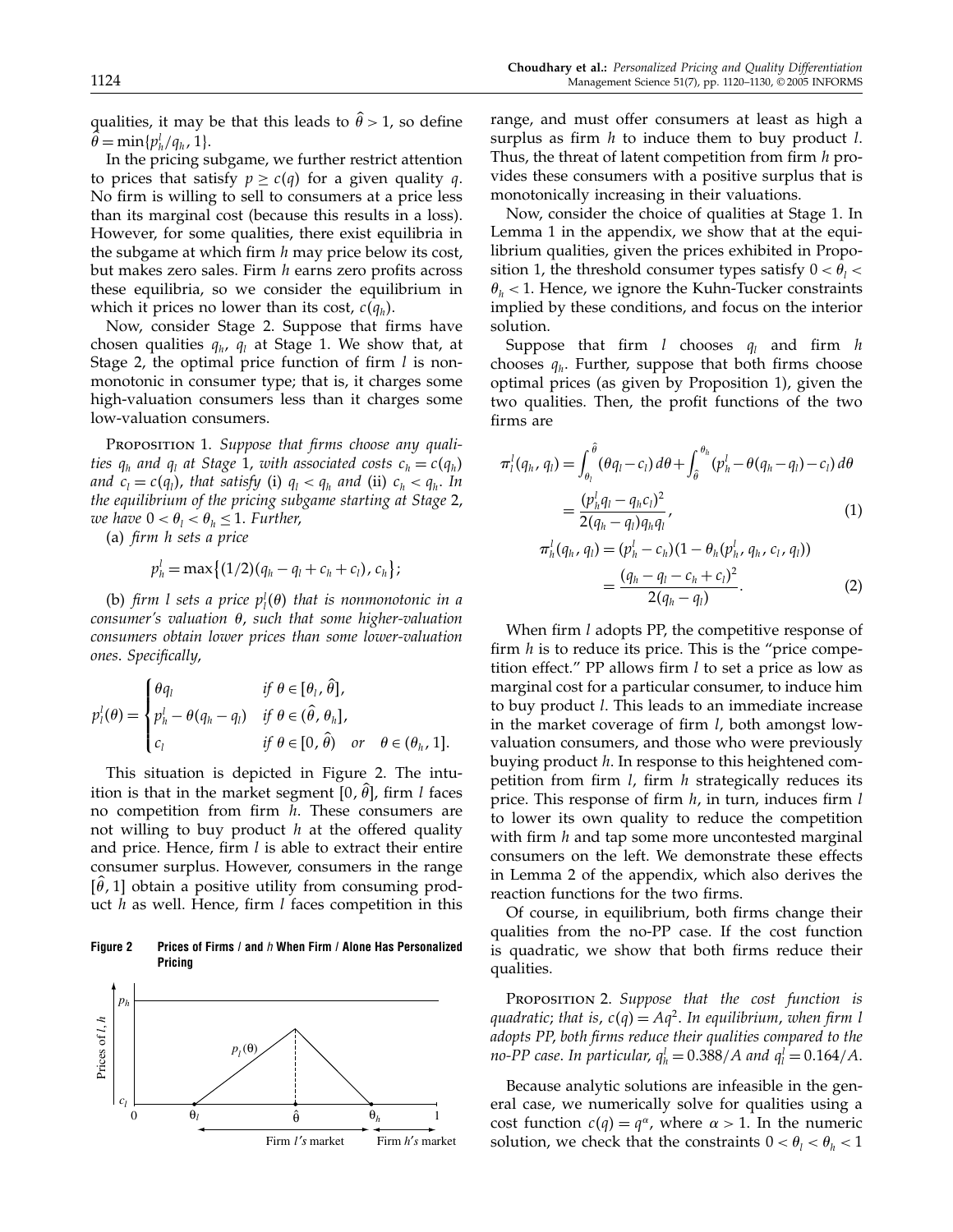#### Figure 3 Equilibrium Qualities of Firms h (Left) and / (Right) with  $c(q) = q^d$



are satisfied for each  $\alpha$  (so that each firm has a positive market share in all cases). The results are shown in Figure  $3^{10}$  If the cost function is not too convex (in particular,  $\alpha \leq 1.2$ ), firm h chooses a higher quality in equilibrium. Conversely, if the cost function is highly convex  $(\alpha > 1.2)$ , it chooses a lower quality.

The intuition for this is as follows. PP allows firm l to charge a price as low as its cost,  $c_l$ . This lets it penetrate an untapped market segment with lower valuations than it is currently serving, as well as make some headway into the market served by firm  $h$ . This is the "market coverage effect." Firm  $h$  has two competitive responses to this. First, as a result of the price competition effect, it reduces its price. Second, when costs are sufficiently convex, it reduces its quality. By moving towards the low-quality firm,  $h$  increases the uncontested portion of its market. This further induces firm  $l$  to reduce its own quality to mitigate the more aggressive competition from firm  $h$ . However, if costs are almost linear (i.e., for low values of  $\alpha$ ), firm h increases its quality in equilibrium and increases its price. Though this entails a lower market coverage, the nature of the cost function implies that the profit per unit sold is higher. This "cost of quality effect" is also critical in determining the new equilibrium qualities and prices.

#### 3.2. Personalized Pricing Firm Offers High Quality

We use the superscript  $h$  to denote this case. In this case, firm  $h$  knows the type of each consumer, and hence is willing to price as low as  $p_h^h(\theta) = c_h$  if need be.<sup>11</sup> The threshold consumer  $\theta_h$  obtains the same util-



ity from either product.<sup>12</sup> If  $p_h^h(\theta_h) > c_l$ , then firm l would lower its price for this consumer to ensure that he strictly prefers to buy product l. Hence, it must be that  $p_h^h(\theta_h) = c_l$ . Therefore, this consumer is defined by  $\theta_h = (c_h - p_l^h) / (q_h - q_l)$ . Similarly,  $\theta_l$  is defined by the consumer indifferent between buying product l and not consuming at all. Hence,  $\theta_l = p_l^h/q_l$ . In contrast to the low-PP case, when firm  $h$  adopts PP, it charges a price monotonic in consumer valuations.

PROPOSITION 3. Suppose that firms choose any qualities  $q_h > q_l$  at Stage 1, with associated costs  $c_h = c(q_h)$  and  $c_l = c(q_l)$ , that satisfy (i)  $q_l < q_h$  and (ii)  $c_h < q_h$ . In the equilibrium of the pricing subgame starting at Stage 2, we have  $0 < \theta_l < \theta_h \leq 1$ . Further,

(a) The optimal price of firm l is lower than  $c_h$ , the marginal cost of firm h. Specifically, firm l sets

$$
p_l^h = \begin{cases} \frac{1}{2} \left( c_l + \frac{q_l}{q_h} c_h \right) & \text{if } \frac{1}{2} \left( \frac{c_h - c_l}{q_h - q_l} + \frac{c_h}{q_h} \right) \le 1, \\ \min \left\{ c_h - (q_h - q_l), \frac{c_l + q_l}{2} \right\} & \text{otherwise.} \end{cases}
$$

(b) Over the market it serves, firm h charges an optimal price monotonically increasing in consumer valuations. Specifically, firm h sets

$$
p_h^h(\theta) = \begin{cases} c_h & \text{if } \theta \in [0, \theta_h], \\ \frac{1}{2} (c_l + \frac{q_l}{q_h} c_h) + \theta (q_h - q_l) & \text{if } \theta \in (\theta_h, 1]. \end{cases}
$$

Firm *h* charges a monotonically increasing price because it faces no competitive threat from firm l in the region  $\left[\theta_h, 1\right]$ . Interestingly, firm *l's* price is lower than even the marginal cost of firm  $h$ , i.e.,  $p_l^h < c_h$ . This pricing policy enables it to serve a sizable segment of

<sup>&</sup>lt;sup>10</sup> A description of the technique used to solve for the equilibrium in the no-PP case is contained in the technical appendix.

<sup>&</sup>lt;sup>11</sup> Again, for brevity, we suppress the dependence of the optimal price functions  $p_h^h$ ,  $p_l^h$  on  $q_h$ ,  $q_l$ .

<sup>&</sup>lt;sup>12</sup> As in the low-PP case, we solve for an interior solution, with  $0 < \theta_{\iota} < \theta_{\iota} < 1$ . We show in Lemma 3 in the appendix that the equilibrium must satisfy this condition.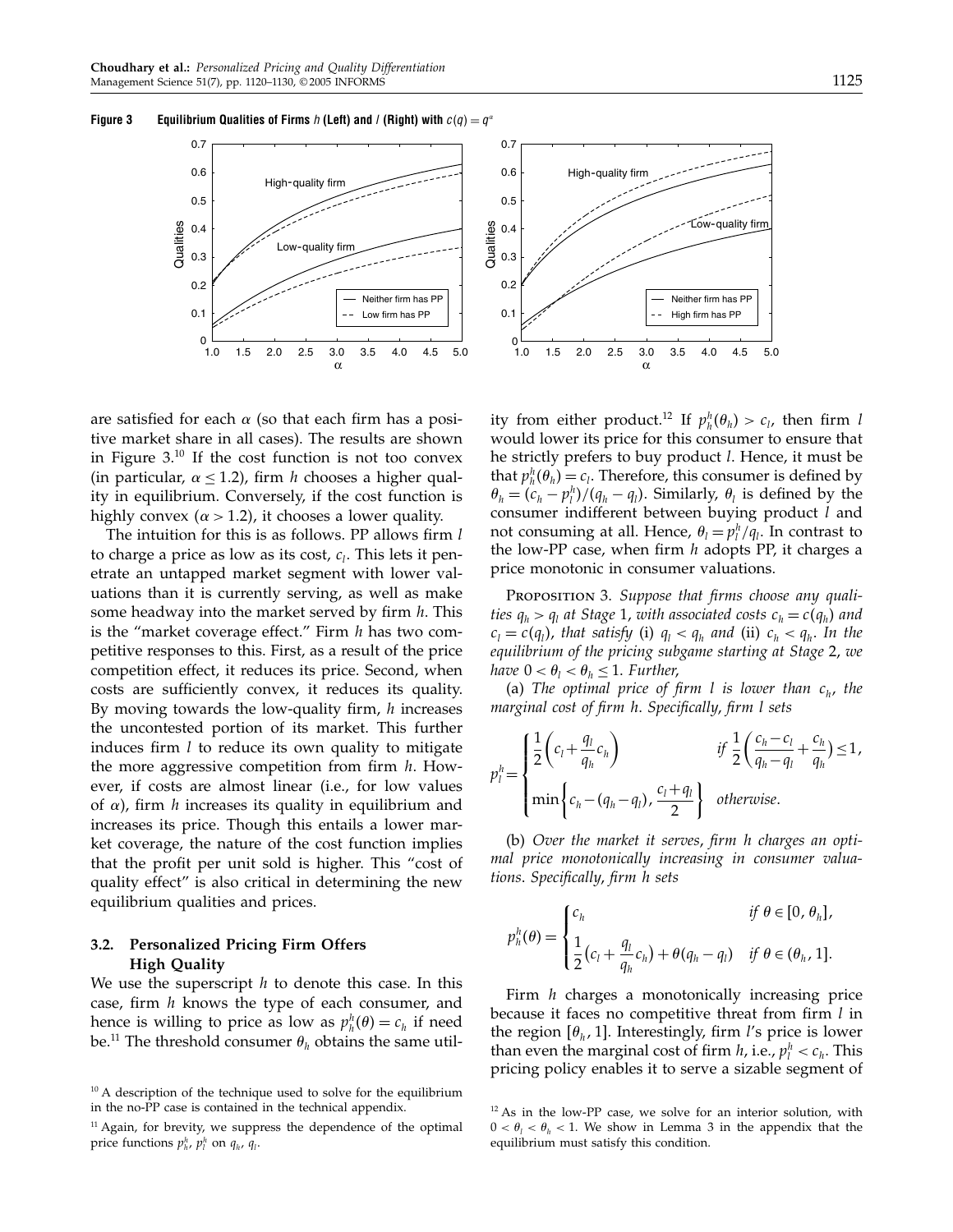the market, despite being a low-quality firm and not having PP.

Now consider the choice of qualities of Stage 1. Incorporating the optimal Stage 2 prices leads to the following profit functions for the firms:

$$
\pi_l^h(q_h, q_l) = (\theta_h - \theta_l)(p_l^h - c_l) = \frac{(c_h q_l - q_h c_l)^2}{2q_h q_l (q_h - q_l)},
$$
(3)  

$$
\pi_l^h(q_h, q_l) = \int_{0}^{1} (p_l^h(q) - c_l) dq = \frac{(p_l^h + q_h - q_l - c_h)^2}{2q_l q_l (q_h - q_l - q_l)},
$$

$$
\pi_h^h(q_h, q_l) = \int_{\theta_h}^1 (p_h^h(\theta) - c_h) \, d\theta = \frac{(p_l^h + q_h - q_l - c_h)^2}{2(q_h - q_l)}.
$$
\n(4)

In this case, too, the price-competition effect works in the same direction: The firm that does not have PP (here, firm *l*) reduces its price to compete more effectively. In response to this "price-competition effect," firm h raises its quality. We demonstrate this in Lemma 4 in the appendix.

Of course, in equilibrium, both firms change their qualities from the no-PP case. We first demonstrate that with quadratic costs, both firms raise their qualities.

PROPOSITION 4. Suppose that the cost function is quadratic; that is,  $c(q) = Aq^2$ . In equilibrium, when firm h adopts PP, both firms raise their qualities compared to the no-PP case. In particular,  $q_h^h = 0.444/A$  and  $q_l^h = 0.222/A$ .

However, this is not true for all degrees of convexity of the cost function. As in the low-PP case, if the cost function is not too convex (in particular,  $\alpha \leq 1.55$ ), firm *l* chooses a lower quality in equilibrium. Conversely, if the cost function is highly convex  $(\alpha > 1.55)$ , it chooses a higher quality (see Figure 3).

Thus, for a wide range of  $\alpha$ , both firms increase their qualities compared to the no-PP case. Here, the market coverage effect benefits firm  $h$ , which can penetrate into the market of firm l. The competitive response of firm l takes two dimensions: It reduces its price (the price-competition effect), and also increases its quality (to come closer to firm  $h$ ). This, in turn, induces firm  $h$  to increase its own quality to avoid head-to-head competition. As in the low-PP case, if costs are close to linear (i.e., for low values of  $\alpha$ ), the firm without PP moves further away in quality. That is, firm *l* reduces its quality, with a corresponding reduction in price. This results in lower market coverage, but a higher profit per unit, due to the costof-quality effect. Therefore, starting from the no-PP case, if the cost function is convex enough, the non-PP firm seeks to reduce quality differentiation and come closer to the PP firm in the quality space. That is, if the PP firm has a low quality, in equilibrium both firms end up with lower qualities than previously. The converse outcome occurs if the PP firm chooses high quality; that is, both firms end up with higher qualities. Further, the firm without PP offers a lower price than the corresponding price in the no-PP case.

#### 3.3. Both Firms Have Personalized Pricing

We denote this case with the superscript  $b$ . Suppose that the firms choose qualities  $q_h$  and  $q_l$  at Stage 1. Then,  $\theta_h = (c_h - c_l)/(\mathbf{q}_h - \mathbf{q}_l)$ ,  $\theta_l = c_l/\mathbf{q}_l$ , and  $\theta = c_h/\mathbf{q}_h$ . Recall that firm  $h$  sells to consumers in the region  $[\theta_h, 1]$  and firm l in the region  $[\theta_l, \theta_h]$ . As in the low-PP case,  $\hat{\theta}$  represents the point beyond which firms compete for consumers, so that consumers in the region  $\left[\theta_l, \theta\right]$  are not willing to buy good h at any price  $c_h$  or higher.<sup>13</sup>

Consider Stage 2 of this game, where the firms choose their price schedule, given qualities  $q_h$ ,  $q_l$ . Let  $p_h^b(\theta)$  be the optimal price charged by firm  $h$  to the consumer of type  $\theta$ . This is the price at which he is exactly indifferent between buying the low-quality product at  $c_l$  (the lowest price firm l is willing to charge) and the high-quality product h at  $p_h^b(\theta)$ . Therefore,  $\theta q_h - p_h^b(\theta) = \theta q_l - c_l$  or  $p_h^b(\theta) = c_l + \theta (q_h - q_l)$ . As in the high-PP case, this price is strictly increasing in  $\theta$ .

Consider the price charged by firm l. The pricing function is similar to the one in the low-PP case, with the one difference that firm  $h$  is willing to price as low as  $c_h$  to any consumer. Hence, the optimal price function for firm *l* is  $p_l^b(\theta) = \theta q_l$  for  $\theta \in [\theta_l, \theta]$  and  $p_l^b(\theta) =$  $c_h - \theta_h(q_h - q_l)$  for  $\theta \in [\hat{\theta}, \theta_h]$ . As before, in the latter region, the price of firm  $l$  is declining in a consumer's willingness to pay. Stepping back to Stage 1, we incorporate the optimal Stage 2 prices into the firms' profit functions to obtain

$$
\pi_h^b(q_h, q_l) = \int_{\theta_h}^1 (c_l + \theta(q_h - q_l) - c_h) d\theta
$$
  
= 
$$
\frac{(q_h - q_l - c_h + c_l)^2}{2(q_h - q_l)},
$$
 (5)

$$
\pi_l^b(q_h, q_l) = \int_{\theta_l}^{\hat{\theta}} (\theta q_l - c_l) \, d\theta + \int_{\hat{\theta}}^{\theta_h} (c_h - \theta (q_h - q_l) - c_l) \, d\theta
$$
\n
$$
= \frac{(c_h q_l - q_h c_l)^2}{2q_r q_r (q_r - q_l)}.
$$
\n(6)

$$
=\frac{\left\langle c_h q_l \right\rangle q_h c_l}{2q_h q_l (q_h - q_l)}.
$$
\n(6)

Comparing Equations (5) and (2), we observe that the profit function of firm  $h$ , when both firms have PP, is exactly the same as in the case when only firm l has PP. Hence, firm h's reaction function in the two cases is the same as well. Similarly, comparing Equations (6) and (3), the profit function of firm  $l$ , when both firms have PP, is exactly the same as in the case when only firm  $h$  has PP. Hence,  $l$ 's reaction function in the two cases is the same as well. The analysis of the previous two cases can now be directly used when both firms have PP.

We show that when both firms have PP, both firms choose a lower quality than when only firm  $h$  has PP.

<sup>&</sup>lt;sup>13</sup> We show in the proof of Proposition 5 in the online appendix that the equilibrium satisfies  $0 < \theta_l < \theta_h < 1$ .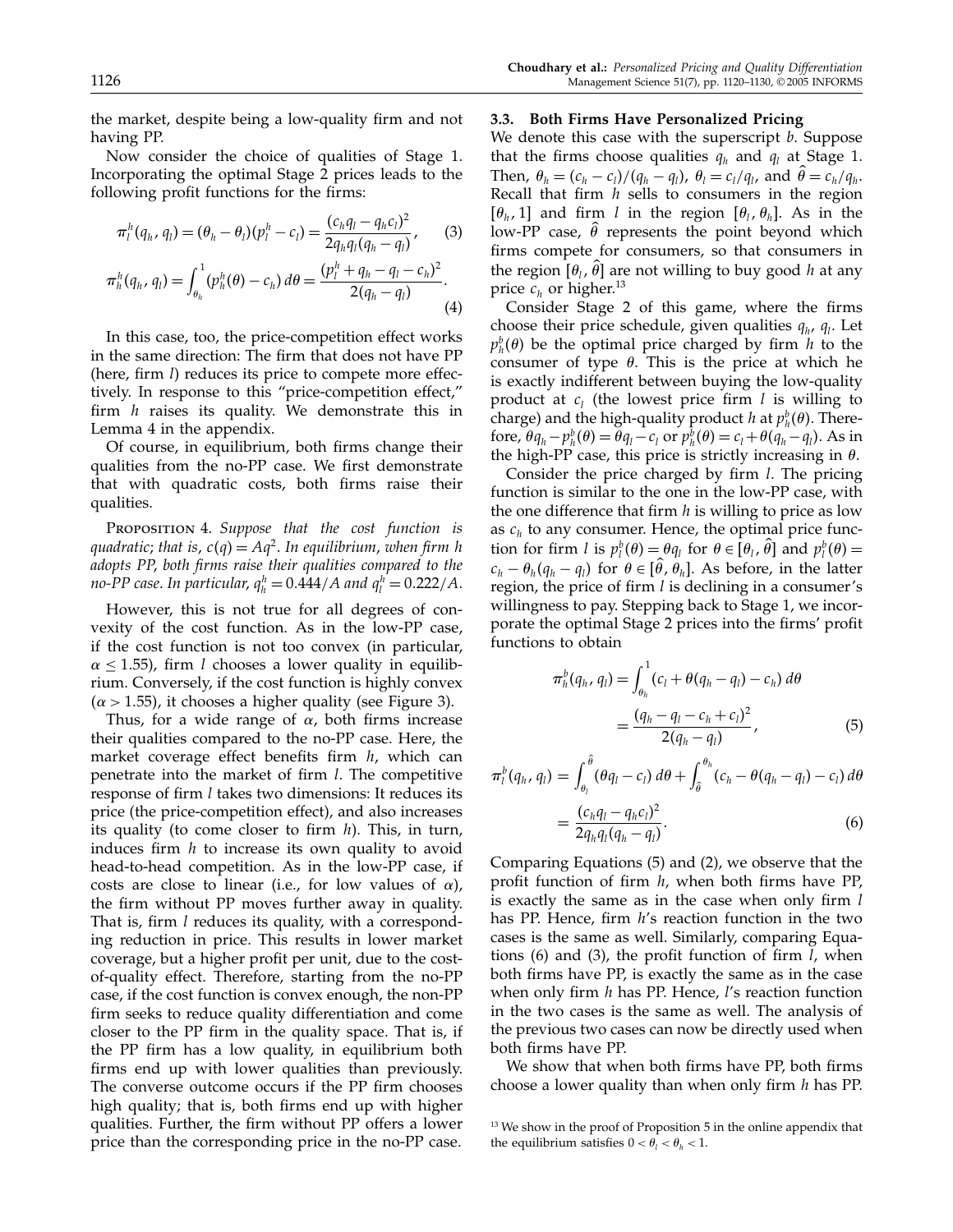| Firm             | Neither firm has PP |         | Low-PP case |         | High-PP case |         | Both firms have PP |         |
|------------------|---------------------|---------|-------------|---------|--------------|---------|--------------------|---------|
|                  |                     |         |             |         |              |         |                    |         |
| Quality          | 0.410/A             | 0.199/A | 0.388/A     | 0.164/A | 0.444/A      | 0.222/A | 0.4/A              | 0.2/A   |
| Market coverage  | 0.279               | 0.345   | 0.224       | 0.612   | 0.444        | 0.222   | 0.4                | 0.4     |
| Average price    | 0.227/A             | 0.075/A | 0.201/A     | 0.056/A | 0.247/A      | 0.074/A | 0.2/A              | 0.06/A  |
| Profit           | 0.016/A             | 0.012/A | 0.011/A     | 0.018/A | 0.022/A      | 0.006/A | 0.016/A            | 0.008/A |
| Consumer surplus |                     | 0.047/A |             | 0.045/A |              | 0.049/A |                    | 0.12/A  |

Table 1 Summary of Equilibrium Results When  $c(q) = Aq^2$ 

Note that this result does not depend on additional restrictions on the cost function. In comparing the qualities to the case when only firm  $l$  has PP, we find that both qualities are higher when the cost function is convex enough, but lower when the cost function is not too convex. Numerically, for the function  $c(q) = q^{\alpha}$ , when  $\alpha > 1.3$ , both qualities are higher than in the low-PP case. We analytically prove this latter result for the quadratic cost function.

PROPOSITION 5. Consider the case in which both firms have PP.

(i) In equilibrium, both firms offer a lower quality than in the case where only firm h has PP. That is,  $q_h^b < q_h^h$  and  $q_l^b < q_l^h$ .

(ii) Suppose that the cost function is quadratic, so  $c(q) = Aq^2$ . Then, in equilibrium, both firms offer a higher quality than in the case where only firm l has PP. That is,  $q_h^b = 0.4/A > q_h^l$  and  $q_l^b = 0.2/A > q_l^l$ .

When costs are quadratic, compared to the case when neither firm had PP, in equilibrium the highquality firm lowers its quality and the low-quality firm raises its quality. Thus, both firms actually come closer to each other in quality. A subtle consequence of both firms having PP is that the increase in pricing flexibility levels the playing field. Because both firms can now price at marginal cost for the threshold customer, the price competition effect leads to intensified competition for market share. Further, both have an incentive to compete more aggressively, so the relative product differentiation between the two firms decreases, which in turn increases the market coverage of each firm. However, for increasingly convex cost structures, the additional burden of the cost-ofquality effect leaves both firms worse off. The intensified price competition implies that consumers are better off.

## 4. Firm Profits and Consumer Surplus

In this section, we examine which firms are likely to adopt PP and the resultant consumer welfare. Suppose that neither firm has PP. We assume that after one or both firms adopt PP, the quality rankings of the firms do not change. That is, the low-quality firm, when neither firm had PP, remains the low-quality firm when one or both firms have PP. Quality levels are tantamount to brand equity, and significant changes to quality are likely to be costly. This is especially true when quality rankings are reversed. By contrast, local or marginal changes to quality can be made in a continuous fashion. Hence, we now consider firm  $l$  acquiring PP, or firm  $h$  acquiring PP, or both. First, consider the quadratic cost case, with  $c(q) = Aq^2$ . In Table 1, we exhibit equilibria under different settings for this case.

The consumer surplus (CS) shown above is defined in each of the four cases as

$$
CS = \int_{\theta_l}^{\theta_h} (\theta q_l - p_l(\theta)) d\theta + \int_{\theta_h}^1 (\theta q_h - p_h(\theta)) d\theta,
$$

where  $p_l(\theta)$  and  $p_h(\theta)$  are, respectively, the prices paid in equilibrium by a consumer of type  $\theta$  buying good  $l$ and good  $h^{14}$  For example, in the case when the PP firm has low quality, we have  $p_h(\theta) = p_h^l$ , which is independent of  $\theta$ , and  $p_l(\theta) = p_l^l(\theta)$ , as given in Proposition 1.

Note that the results in the case when neither firm has PP correspond exactly to those of Moorthy (1991). The average price displayed in the table is the average of the prices paid by different consumers for the good. In the case when neither firm has PP, all consumers pay the same price. When both firms have PP, due to the intensified competition, the average price of both firms is the lowest across all cases. Further, the overall market coverage is at its highest. Hence, CS is maximized in this case.

As Table 1 shows, both firms have an incentive to adopt PP when costs are quadratic, regardless of whether the other firm also has PP. However, the firms are trapped in a prisoners' dilemma: If both firms adopt PP, their profits are each lower than in the no-PP case. Even though there is a market coverage effect that boosts market share, the deleterious impact of the price competition effect is that the average price of each sale is lower. Further, due to the costof-quality effect the profits dip, leaving both firms worse off as a result. We summarize the quadratic case as follows. The proof follows directly by comparison across the columns in Table 1.

<sup>14</sup> Because this CS expression applies to each of the four cases, we omit the superscript on prices and qualities.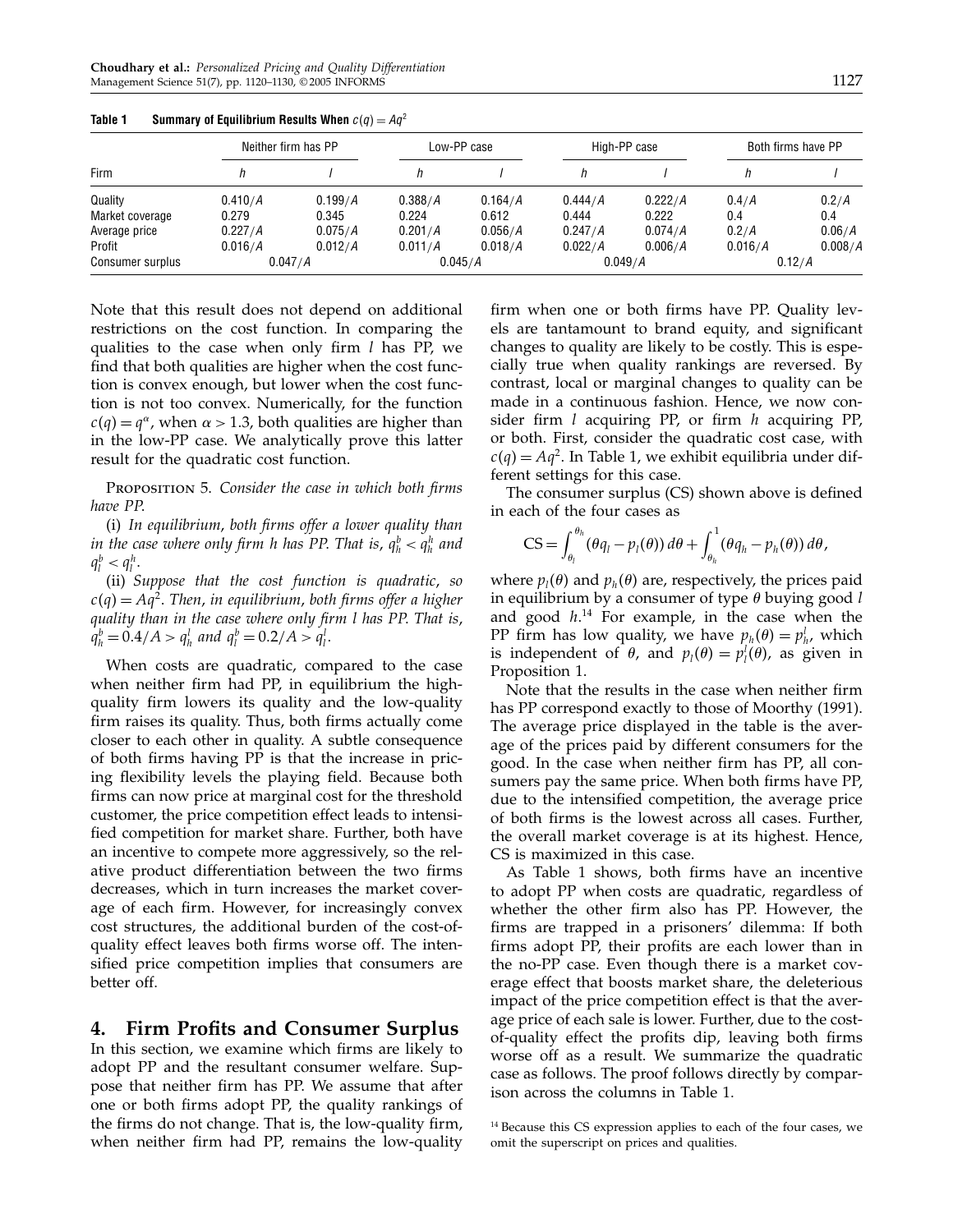#### Figure 4 Profit of Firm / When Firm  $h$  Does Not (Left) and Does (Right) Have Personalized Pricing



PROPOSITION 6. Suppose that costs are quadratic, so  $c(q) = Aq^2$ . Then,

(i) If one firm alone adopts PP, its profit increases compared to the case when neither firm has PP. However, if both firms have PP, each firm has lower profits than in the no-PP case.

(ii) CS is highest when both firms have PP. Further, it is higher when only firm h has PP, compared to the cases when either firm l alone or neither firm has PP.

Next, consider the case  $c(q) = q^{\alpha}$ , where  $\alpha > 1$ . As before, we numerically compare equilibria across the different cases. We find that CS remains highest in the case when both firms have PP. This points out the benefits of competition when there is perfect price discrimination, in contrast to the scenario where there is only a monopolist, which results in zero CS.<sup>15</sup>

OBSERVATION 1. For all  $\alpha > 1$ , CS is higher when both firms have PP, as compared to any of the other cases.

When both firms have PP, firm  $h$  charges a price  $p_h^b(\theta) = c_l + \theta(q_h - q_l)$  to its consumers. Compare this to the price it charges when firm  $l$  does not have PP:  $p_h^h(\theta) = p_l^h + \theta(q_h - q_l)$ . If firm l now adopts PP, the greater competition leads to a lower price for consumers of firm  $h$ , and a corresponding increase in welfare. CS falls compared to the no-PP case if the PP firm has low quality, but rises if the PP firm has high quality. When firm *l* has PP, it extends its market reach to a segment previously untapped because it can price as low as marginal cost. However, a segment of firm l's consumers receive no surplus, because they pay a price exactly equal to their willingness to pay. Conversely, if firm  $h$  has PP, it faces competition from firm l throughout its market segment, and is forced to concede some surplus to consumers.

OBSERVATION 2. For  $\alpha \in [1, 4]$ , it is a dominant strategy for firm l to adopt PP. That is, regardless of whether firm  $h$  has PP, firm  $l$  should adopt PP.



Figure 4 demonstrates the increase in profit to firm l when it adopts PP. The figure on the left illustrates the case of neither firm having PP, and the figure on the right, the case of firm  $h$  having PP. We emphasize that the cost of acquiring a resource to enable PP is not factored into this calculation. Such a cost can be incorporated as follows. The vertical gap between the dashed and solid line indicates the gain to firm  $l$  from PP. It will adopt PP if and only if this gap exceeds the fixed cost of adopting PP.

OBSERVATION 3. Regardless of whether firm  $l$  has PP, firm  $h$  should adopt PP only if the cost function is not too convex. In particular, there exists an  $\hat{\alpha} \in$ [2.5, 3] such that if  $\alpha > \hat{\alpha}$  and firm h adopts PP, its profits decrease.

Figure 5 demonstrates this result. How can the profit of firm h decrease when it adopts PP? Recall that when firm  $h$  adopts PP and firm  $l$  does not have PP, firm *l* responds by reducing its price. This induces firm  $h$  to increase its quality. Increasing quality is especially costly when the cost function is steep; indeed, it is costly enough in this case to outweigh the benefits of charging consumers according to their willingness to pay. A similar intuition holds when firm  $l$  has PP. If firm  $h$  adopts PP in this situation, the new equilibrium sees both firms at a higher quality, which is correspondingly costly for firm h. Again, note that this result does not factor in a cost for implementing PP. With such a cost, firm  $h$  has even less incentive to adopt PP. Together, these results imply the following.

Observation 4. PP by both firms need not lead to a prisoner's dilemma situation in which all firms are worse off. If both firms adopt PP, then, for a lower level of convexity of the cost function, both firms have higher profits compared to the case when neither firm has PP. However, the market shares increase for both firms, for all  $\alpha$ .

The result on profits can be seen by comparing the profits of the two firms in Figures 4 and 5, between

<sup>15</sup> Bhaskar and To (2004) obtain similar results in their framework.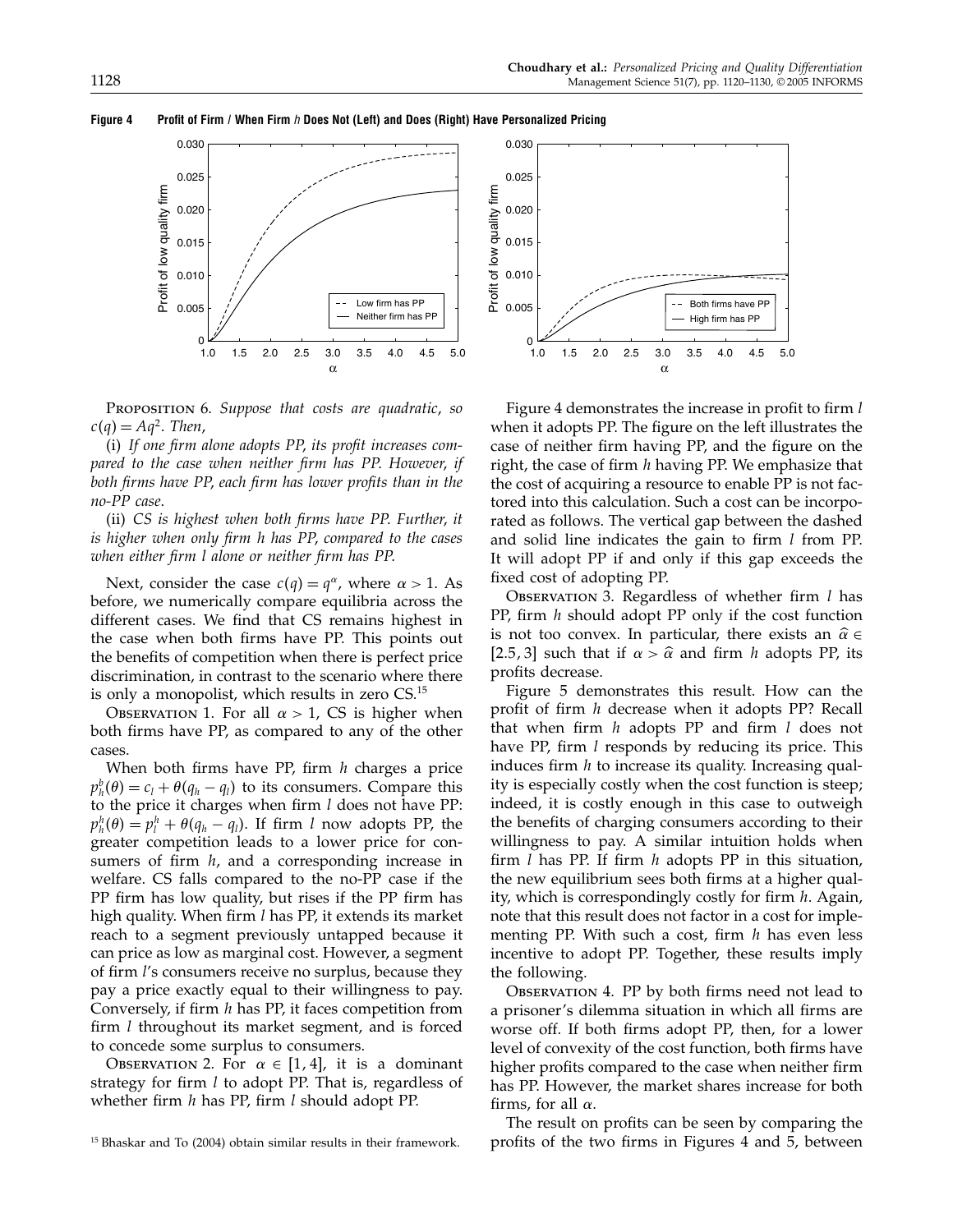



the cases "Neither firm has PP" and "Both firms have PP." PP increases the pricing flexibility of both firms. An obvious consequence of this is more intense price competition. However, because the firms also respond by strategically changing qualities, the costof-quality effect plays a crucial role in determining the net change in profits. This ensures that PP does not invariably lead to a prisoner's dilemma.

# 5. Managerial Implications and Conclusions

The practice of PP is important in both offline and online channels. Our results show that an appropriate pricing strategy must take into account both consumers' willingness to pay and competition in a particular market segment. Ignoring either one can result in lower profits. In our model, if the low-quality firm deploys PP, it is optimal for it to use a nonmonotonic price schedule. Thus, some high-valuation consumers are charged lower prices than some lowervaluation consumers. An example of such pricing comes from the hardware industry for RISC/NT servers and high-end workstations wherein it is quite common to charge different prices to different customers for the same quality and same quantity. Large customers are able to extract huge discounts, despite valuing the product very highly. On the other hand, smaller enterprises obtain lower discounts because no other firm competes for their demand (because the profit margins are much lower). In the latter segment, manufacturers often price according to the customers' willingness to pay and in the process capture most of their surplus. Consequently, they are able to extract higher profits from some undercontested customers. Conversely, their margins are also squeezed by some large customers who play the firms against each other and win price concessions.

Our model also sheds light on the different product quality choices made by firms, given that one or both firms implement PP. When a low-quality



firm adopts PP, both firms reduce their quality levels in equilibrium. In the IT hardware industry, this is often done through stripping off some valueadded customer service, such as next-day on-site repair versus same-day 8-hour repair, or a 99% uptime guarantee versus 99.95%.<sup>16</sup> Conversely, if the high-quality firm adopts PP, both firms should augment the quality levels of their offerings by providing additional product features or services. For instance, HP differentiates itself by providing higher quality, new generation Web-based applications, as well as clustering and security management software embedded in the same hardware box. (See http:// www.hp.com / hpinfo / execteam / speeches / fiorina / oracleapps\_02.html.)

The critical issue for managers in vertically differentiated industries to keep in mind in adopting PP is the interplay between two countervailing effects: increased market coverage and intensified competition, given the convexity of the cost function. The increase in market coverage makes PP attractive. However, aggravated price competition hurts firms' profits. Further, optimal qualities of firms change. Therefore, the net effect of PP also depends on the nature of the cost function. For a lower level of convexity of the cost function, both firms have higher profits compared to the case when neither firm has PP, and hence, are able to avoid the prisoner's dilemma situation. With moderately convex costs,  $\alpha \in [1.5, 3]$ , both low- and high-quality firms have an incentive to adopt PP, regardless of the other firm's actions. However, both firms are better off in the scenario where neither has PP, as compared to both having PP, resulting in a prisoner's dilemma situation. Conversely, if  $\alpha > 3$ , only the low-quality firm will adopt PP because the high-quality firm reduces its own profit by adopting PP.

<sup>&</sup>lt;sup>16</sup> The cost difference to the consumer between, say, a 99%-uptime guarantee and a 99.95% guarantee is substantial, so this difference is nontrivial.